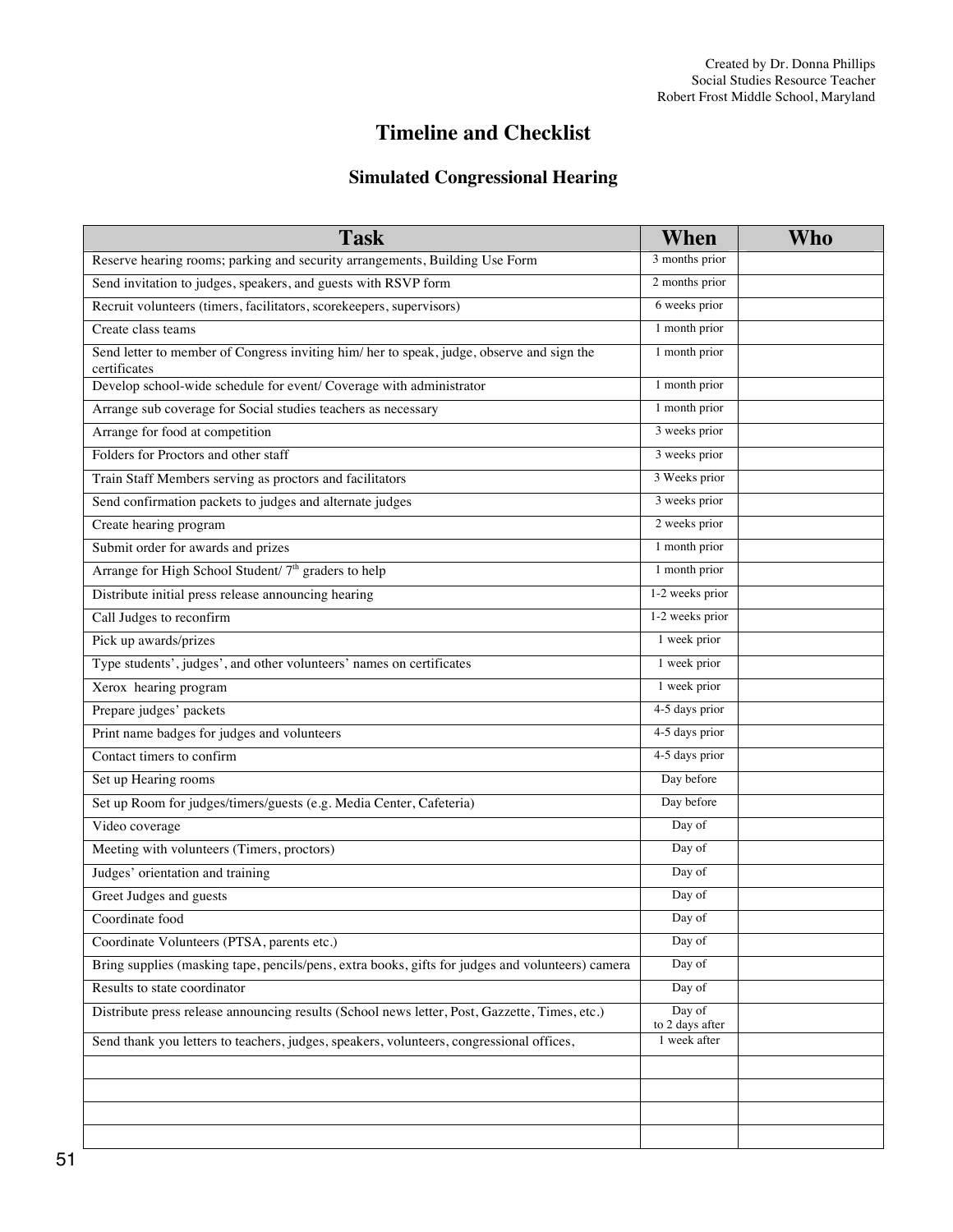## **Simulated Congressional Hearing Competition Matrices**

## **One Class**

#### **3 Judges evaluating all six units**

### **6 judges evaluating 3 units each** Judges Panel  $1 =$  Units I, III, V Judges Panel  $2 =$  Units II, IV, VI

### **9 judges evaluating 2 units each**

Judges Panel  $1 =$  Units I, IV Judges Panel  $2 =$  Units II, V Judges Panel 3 = Units III, VI **18 judges evaluating 2 units each**

Judges Panel  $1 =$  Units I Judges Panel  $1 =$  Units II Judges Panel 2 Units III Judges Panel 2= Unit IV Judges Panel 3= Unit V Judges Panel 3= Unit VI

### **Two Classes**

**6 judges evaluating 3 units each** Judges Panel  $1 =$  Units I, III, V Judges Panel  $2 =$  Units II, IV, VI

|             | <b>Class A</b>          | <b>Class B</b>  |
|-------------|-------------------------|-----------------|
|             | <b>Room 100</b>         | <b>Room 200</b> |
| 9:30-10:00  | <b>Opening Ceremony</b> |                 |
| 10:00-10:20 | Unit I                  | Unit II         |
| 10:20-10:40 | Unit II                 | Unit I          |
| 10:40-11:00 | Unit III                | Unit IV         |
| 11:00-11:20 | Unit IV                 | Unit III        |
| 11:20-11:40 | Unit V                  | Unit VI         |
| 11:40-12:00 | Unit VI                 | Unit V          |
| 12:00-12:30 | Closing Ceremony        |                 |

#### **9 judges evaluating 2 units each**

Judges Panel  $1 =$  Units I, IV Judges Panel  $2 =$  Units II, V Judges Panel  $3 =$  Units III, VI

|              | Class A         | <b>Class B</b>          | <b>Judges</b> |
|--------------|-----------------|-------------------------|---------------|
|              | <b>Room 100</b> | <b>Room 200</b>         | <b>BYE</b>    |
| $9:30-10:00$ |                 | <b>Opening Ceremony</b> |               |
| 10:00-10:20  | Unit I          | Unit II                 | Unit III      |
| 10:20-10:40  | Unit III        | Unit I                  | Unit II       |
| 10:40-11:00  | Unit II         | Unit III                | Unit I        |
| 11:00-11:20  | Unit IV         | Unit V                  | Unit VI       |
| 11:20-11:40  | Unit VI         | Unit IV                 | Unit V        |
| 11:40-12:00  | Unit V          | Unit VI                 | Unit IV       |
| 12:00-12:30  |                 | Closing Ceremony        |               |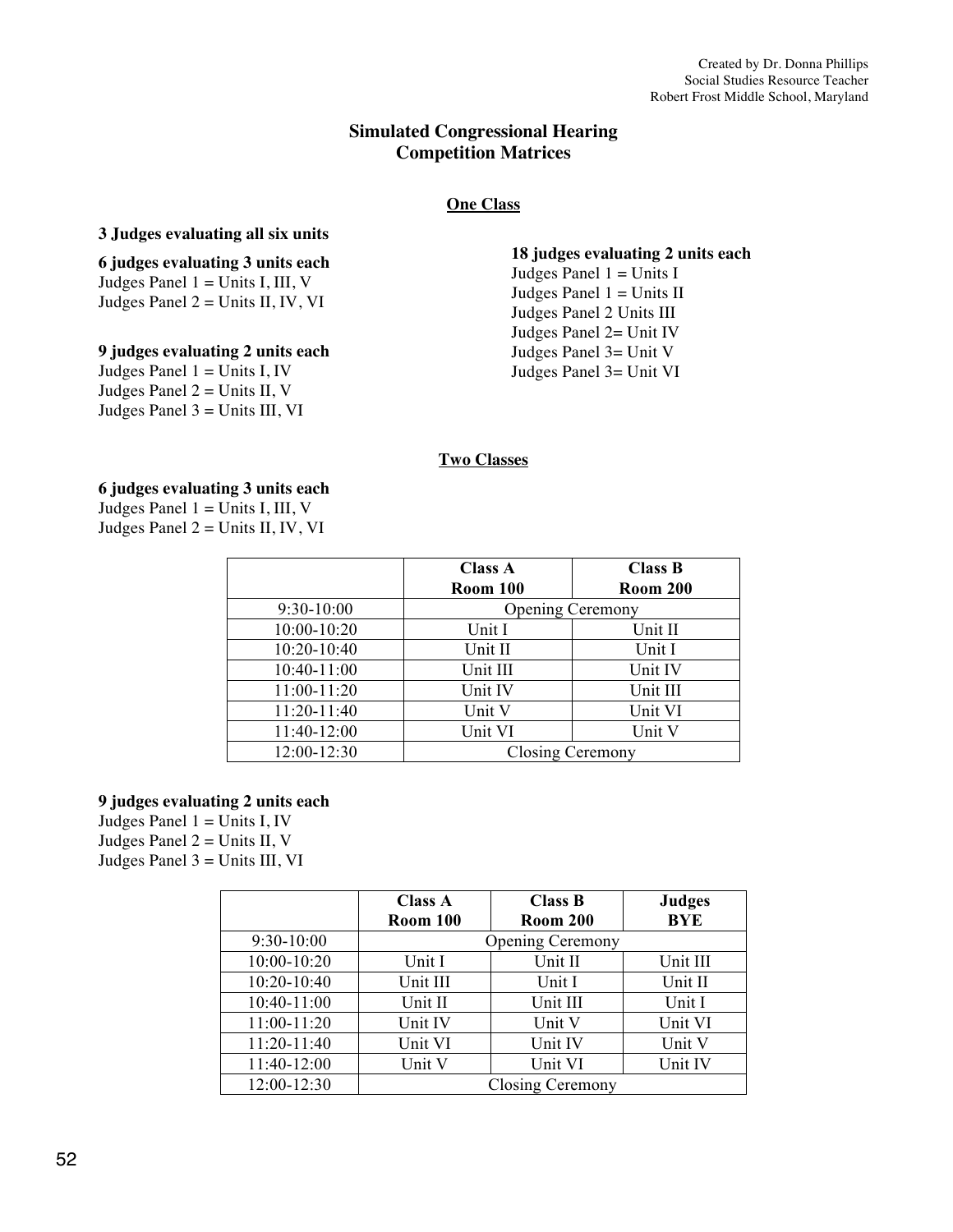## **18 judges evaluating 2 units each**

Judges Panel  $1 =$  Units I Judges Panel  $2 =$  Units II Judges Panel 3 = Units III Judges Panel  $4 =$  Unit IV Judges Panel  $5 =$  Unit V Judges Panel  $6 =$  Unit VI

|              | Class A<br><b>Room 100</b> | <b>Class B</b><br><b>Room 200</b> |
|--------------|----------------------------|-----------------------------------|
| $9:30-10:00$ | <b>Opening Ceremony</b>    |                                   |
| 10:00-10:20  | Unit I                     | Unit II                           |
| 10:20-10:40  | Unit II                    | Unit I                            |
| 10:40-11:00  | Unit III                   | Unit IV                           |
| 11:00-11:20  | Unit IV                    | Unit III                          |
| 11:20-11:40  | Unit V                     | Unit VI                           |
| 11:40-12:00  | Unit VI                    | Unit V                            |
| 12:00-12:30  | Closing Ceremony           |                                   |

## **Three Classes**

#### **9 judges evaluating 2 units each**

Judges Panel  $1 =$  Units I, IV Judges Panel  $2 =$  Units II, V Judges Panel  $3 =$  Units III, VI

#### **18 judges evaluating 1 unit each**

Judges Panel  $1 =$  Unit I Judges Panel  $2 =$  Unit II Judges Panel  $3 =$  Unit III Judges Panel  $4 =$  Unit IV Judges Panel  $5 =$  Unit V Judges Panel  $6 =$  Unit VI

|               | <b>Class A</b>  | <b>Class B</b>          | <b>Class C</b>  |
|---------------|-----------------|-------------------------|-----------------|
|               | <b>Room 100</b> | <b>Room 200</b>         | <b>Room 300</b> |
| $9:30-10:00$  |                 | <b>Opening Ceremony</b> |                 |
| 10:00-10:20   | Unit I          | Unit II                 | Unit III        |
| 10:20-10:40   | Unit III        | Unit I                  | Unit II         |
| 10:40-11:00   | Unit II         | Unit III                | Unit I          |
| 11:00-11:20   | Unit IV         | Unit V                  | Unit VI         |
| 11:20-11:40   | Unit VI         | Unit IV                 | Unit V          |
| 11:40-12:00   | Unit V          | Unit VI                 | Unit IV         |
| $12:00-12:30$ |                 | <b>Closing Ceremony</b> |                 |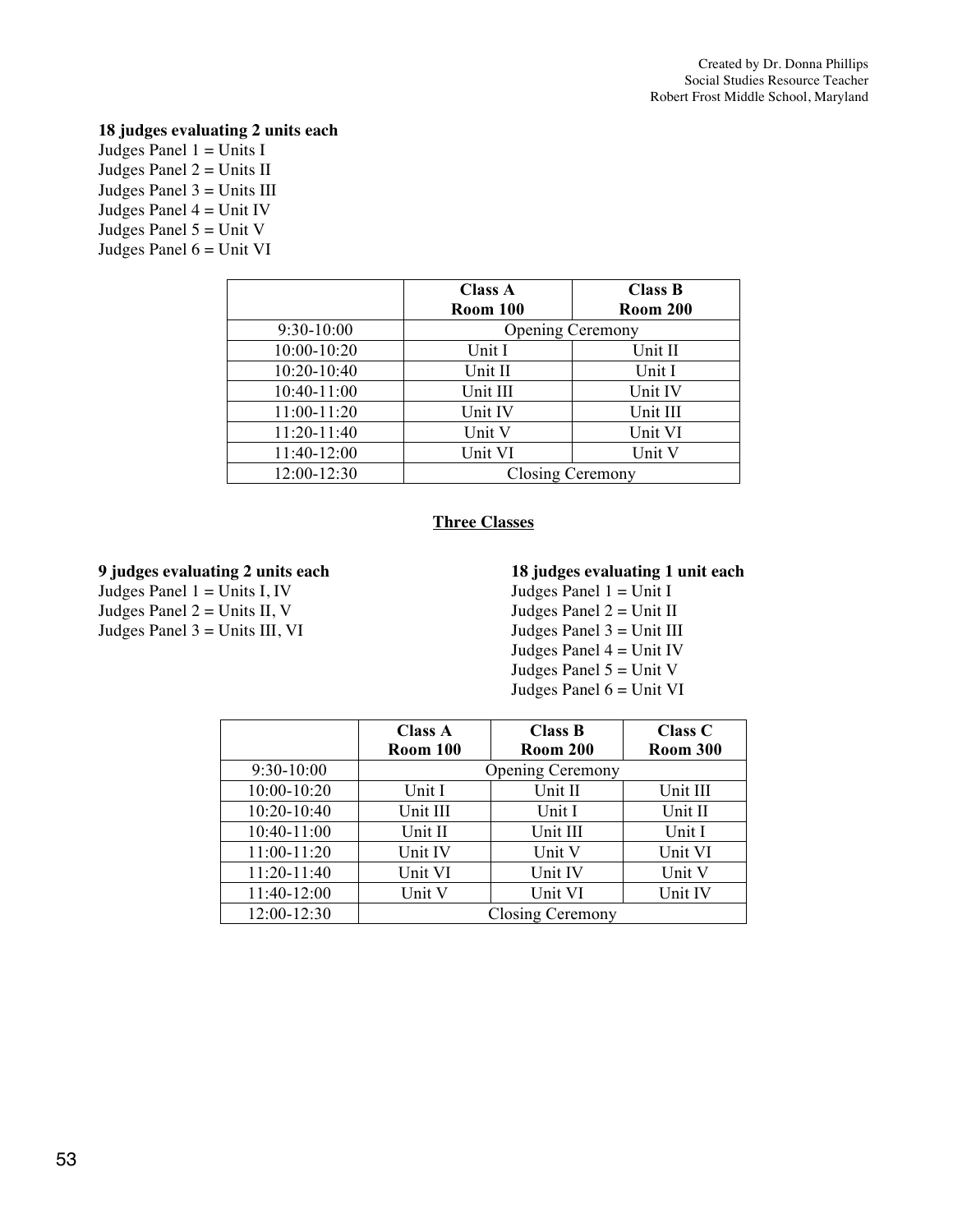#### **Four - Ten Classes**

### **18 judges evaluating 1 unit each**

Judges Panel  $1 =$  Unit I Judges Panel 2 = Unit II Judges Panel  $3 =$  Unit III Judges Panel  $4 =$  Unit IV Judges Panel  $5 =$  Unit V Judges Panel  $6 =$  Unit VI

#### **Four Classes**

|               | Class A  | <b>Class B</b>  | <b>Judges</b> | Class C                 | <b>Class D</b>  | <b>Judges</b> |
|---------------|----------|-----------------|---------------|-------------------------|-----------------|---------------|
|               | Room 100 | <b>Room 200</b> | <b>BYE</b>    | <b>Room 300</b>         | <b>Room 400</b> | <b>BYE</b>    |
| $9:30-10:00$  |          |                 |               | <b>Opening Ceremony</b> |                 |               |
| 10:00-10:20   | Unit I   | Unit II         | Unit III      | Unit IV                 | Unit V          | Unit VI       |
| $10:20-10:40$ | Unit VI  | Unit I          | Unit II       | Unit III                | Unit IV         | Unit V        |
| 10:40-11:00   | Unit V   | Unit VI         | Unit I        | Unit II                 | Unit III        | Unit IV       |
| 11:00-11:20   | Unit IV  | Unit V          | Unit VI       | Unit I                  | Unit II         | Unit III      |
| $11:20-11:40$ | Unit III | Unit IV         | Unit V        | Unit VI                 | Unit I          | Unit II       |
| 11:40-12:00   | Unit II  | Unit III        | Unit IV       | Unit V                  | Unit VI         | Unit I        |
| 12:00-12:30   |          |                 |               | Closing Ceremony        |                 |               |

#### **Five Classes**

|                 | <b>Class A</b>  | <b>Class B</b>  | <b>Class C</b>          | <b>Class D</b>  | Class E         | <b>Judges</b> |
|-----------------|-----------------|-----------------|-------------------------|-----------------|-----------------|---------------|
|                 | <b>Room 100</b> | <b>Room 200</b> | <b>Room 300</b>         | <b>Room 400</b> | <b>Room 500</b> | <b>BYE</b>    |
| $9:30-10:00$    |                 |                 | <b>Opening Ceremony</b> |                 |                 |               |
| $10:00 - 10:20$ | Unit I          | Unit II         | Unit III                | Unit IV         | Unit V          | Unit VI       |
| $10:20-10:40$   | Unit VI         | Unit I          | Unit II                 | Unit III        | Unit IV         | Unit V        |
| 10:40-11:00     | Unit V          | Unit VI         | Unit I                  | Unit II         | Unit III        | Unit IV       |
| 11:00-11:20     | Unit IV         | Unit V          | Unit VI                 | Unit I          | Unit II         | Unit III      |
| 11:20-11:40     | Unit III        | Unit IV         | Unit V                  | Unit VI         | Unit I          | Unit II       |
| 11:40-12:00     | Unit II         | Unit III        | Unit IV                 | Unit V          | Unit VI         | Unit I        |
| 12:00-12:30     |                 |                 | <b>Closing Ceremony</b> |                 |                 |               |

#### **Six Classes**

|                 | <b>Class A</b>  | Class B         | <b>Class C</b>  | <b>Class D</b>          | Class E         | <b>Class F</b> |
|-----------------|-----------------|-----------------|-----------------|-------------------------|-----------------|----------------|
|                 | <b>Room 100</b> | <b>Room 200</b> | <b>Room 300</b> | <b>Room 400</b>         | <b>Room 500</b> | Room 600       |
| $9:30-10:00$    |                 |                 |                 | <b>Opening Ceremony</b> |                 |                |
| $10:00 - 10:20$ | Unit I          | Unit II         | Unit III        | Unit IV                 | Unit V          | Unit VI        |
| $10:20-10:40$   | Unit VI         | Unit I          | Unit II         | Unit III                | Unit IV         | Unit V         |
| $10:40-11:00$   | Unit V          | Unit VI         | Unit I          | Unit II                 | Unit III        | Unit IV        |
| 11:00-11:20     | Unit IV         | Unit V          | Unit VI         | Unit I                  | Unit II         | Unit III       |
| 11:20-11:40     | Unit III        | Unit IV         | Unit V          | Unit VI                 | Unit I          | Unit II        |
| 11:40-12:00     | Unit II         | Unit III        | Unit IV         | Unit V                  | Unit VI         | Unit 1         |
| 12:00-12:30     |                 |                 |                 | <b>Closing Ceremony</b> |                 |                |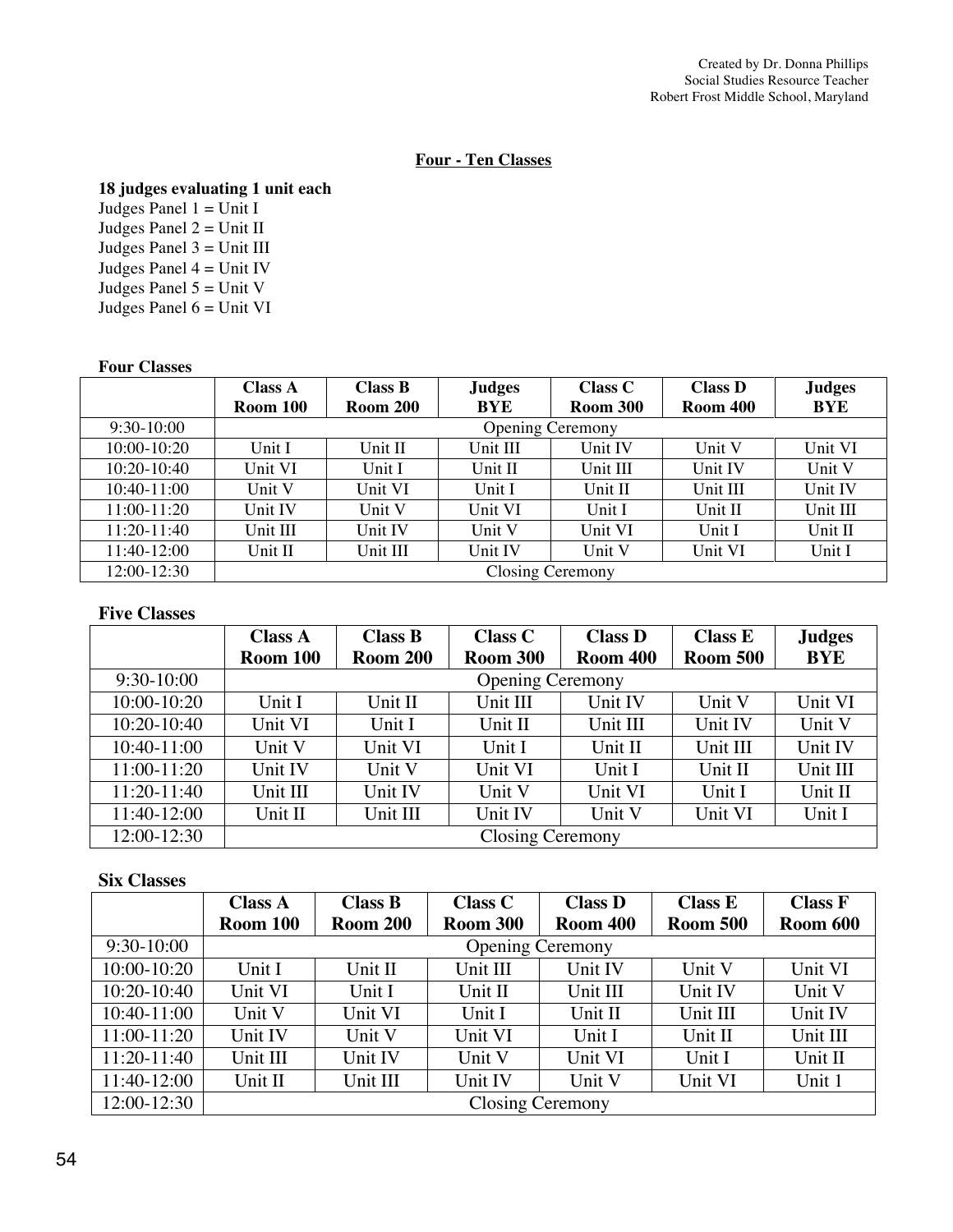## **Seven Classes**

|              | <b>Class A</b> | Class B     | <b>Class C</b> | <b>Class D</b>          | <b>Class E</b> | <b>Class F</b> | <b>Class G</b> |
|--------------|----------------|-------------|----------------|-------------------------|----------------|----------------|----------------|
|              | <b>Room</b>    | <b>Room</b> | Room           | Room                    | <b>Room</b>    | <b>Room</b>    | Room           |
|              | <b>100</b>     | <b>200</b>  | 300            | 400                     | 500            | 600            | 700            |
| $9:30-10:00$ |                |             |                | <b>Opening Ceremony</b> |                |                |                |
| 10:00-10:20  | Unit I         | Unit II     | Unit III       | Unit IV                 | Unit V         | Unit VI        | <b>BYE</b>     |
| 10:20-10:40  | <b>BYE</b>     | Unit I      | Unit II        | Unit III                | Unit IV        | Unit V         | Unit VI        |
| 10:40-11:00  | Unit VI        | <b>BYE</b>  | Unit I         | Unit II                 | Unit III       | Unit IV        | Unit V         |
| 11:00-11:20  | Unit V         | Unit VI     | <b>BYE</b>     | Unit I                  | Unit II        | Unit III       | Unit IV        |
| 11:20-11:40  | Unit IV        | Unit V      | Unit VI        | <b>BYE</b>              | Unit I         | Unit II        | Unit III       |
| 11:40-12:00  | Unit III       | Unit IV     | Unit V         | Unit VI                 | <b>BYE</b>     | Unit I         | Unit II        |
| 12:00-12:20  | Unit II        | Unit III    | Unit IV        | Unit V                  | Unit VI        | <b>BYE</b>     | Unit I         |
| 12:20-12:50  |                |             |                | <b>Closing Ceremony</b> |                |                |                |

## **Eight Classes**

| $\tilde{}$      | <b>Class A</b> | <b>Class B</b>  | Class C         | <b>Class D</b>  | <b>Class E</b>          | <b>Class F</b>  | Class G         | <b>Class H</b>  |
|-----------------|----------------|-----------------|-----------------|-----------------|-------------------------|-----------------|-----------------|-----------------|
|                 | <b>Room</b>    | <b>Room 200</b> | <b>Room 300</b> | <b>Room 400</b> | <b>Room 500</b>         | <b>Room 600</b> | <b>Room 700</b> | <b>Room 800</b> |
|                 | 100            |                 |                 |                 |                         |                 |                 |                 |
| $9:30-10:00$    |                |                 |                 |                 | <b>Opening Ceremony</b> |                 |                 |                 |
| $10:00 - 10:20$ | Unit I         | Unit II         | Unit III        | <b>BYE</b>      | Unit IV                 | Unit V          | Unit VI         | <b>BYE</b>      |
| $10:20-10:40$   | <b>BYE</b>     | Unit I          | Unit II         | Unit III        | <b>BYE</b>              | Unit IV         | Unit V          | Unit VI         |
| 10:40-11:00     | Unit VI        | <b>BYE</b>      | Unit I          | Unit II         | Unit III                | <b>BYE</b>      | Unit IV         | Unit V          |
| $11:00-11:20$   | Unit V         | Unit VI         | <b>BYE</b>      | Unit I          | Unit II                 | Unit III        | <b>BYE</b>      | Unit IV         |
| 11:20-11:40     | Unit IV        | Unit V          | Unit VI         | <b>BYE</b>      | Unit I                  | Unit II         | Unit III        | <b>BYE</b>      |
| $11:40-12:00$   | <b>BYE</b>     | <b>Unit IV</b>  | Unit V          | Unit VI         | <b>BYE</b>              | Unit I          | Unit II         | Unit III        |
| $12:00-12:20$   | Unit III       | <b>BYE</b>      | <b>Unit IV</b>  | Unit V          | Unit VI                 | <b>BYE</b>      | Unit I          | Unit II         |
| $12:20-12:40$   | Unit II        | Unit III        | <b>BYE</b>      | Unit IV         | Unit V                  | Unit VI         | <b>BYE</b>      | Unit I          |
| $12:40-1:10$    |                |                 |                 |                 | Closing Ceremony        |                 |                 |                 |

## **Nine Classes**

|                 | <b>Class A</b><br>Room 100 | <b>Class B</b><br><b>Room 200</b> | Class C<br><b>Room 300</b> | <b>Class D</b><br><b>Room 400</b> | Class E<br><b>Room 500</b> | <b>Class F</b><br><b>Room 600</b> | Class G<br><b>Room 700</b> | <b>Class H</b><br><b>Room 800</b> | <b>Class I</b><br><b>Room 900</b> |
|-----------------|----------------------------|-----------------------------------|----------------------------|-----------------------------------|----------------------------|-----------------------------------|----------------------------|-----------------------------------|-----------------------------------|
|                 |                            |                                   |                            |                                   |                            |                                   |                            |                                   |                                   |
| $9:30-10:00$    |                            |                                   |                            |                                   | <b>Opening Ceremony</b>    |                                   |                            |                                   |                                   |
| $10:00 - 10:20$ | Unit I                     | <b>BYE</b>                        | Unit II                    | Unit III                          | <b>BYE</b>                 | Unit IV                           | Unit V                     | <b>BYE</b>                        | Unit VI                           |
| $10:20-10:40$   | Unit VI                    | Unit I                            | <b>BYE</b>                 | Unit II                           | Unit III                   | <b>BYE</b>                        | Unit IV                    | Unit V                            | <b>BYE</b>                        |
| 10:40-11:00     | <b>BYE</b>                 | Unit VI                           | Unit I                     | <b>BYE</b>                        | Unit II                    | Unit III                          | <b>BYE</b>                 | Unit IV                           | Unit V                            |
| 11:00-11:20     | Unit V                     | <b>BYE</b>                        | Unit VI                    | Unit I                            | <b>BYE</b>                 | Unit II                           | Unit III                   | <b>BYE</b>                        | Unit IV                           |
| 11:20-11:40     | Unit IV                    | Unit V                            | <b>BYE</b>                 | Unit VI                           | Unit I                     | <b>BYE</b>                        | Unit II                    | Unit III                          | <b>BYE</b>                        |
| 11:40-12:00     | BYE                        | Unit IV                           | Unit V                     | <b>BYE</b>                        | Unit VI                    | Unit I                            | <b>BYE</b>                 | Unit II                           | Unit III                          |
| $12:00-12:20$   | Unit III                   | <b>BYE</b>                        | Unit IV                    | Unit V                            | <b>BYE</b>                 | Unit VI                           | Unit I                     | <b>BYE</b>                        | Unit II                           |
| 12:20-12:40     | Unit II                    | Unit III                          | <b>BYE</b>                 | Unit IV                           | Unit V                     | <b>BYE</b>                        | Unit VI                    | Unit I                            | <b>BYE</b>                        |
| 12:40-1:00      | <b>BYE</b>                 | Unit II                           | Unit III                   | <b>BYE</b>                        | Unit IV                    | Unit V                            | BYE                        | Unit VI                           | Unit I                            |
| $1:00-1:30$     |                            |                                   |                            |                                   | Closing Ceremony           |                                   |                            |                                   |                                   |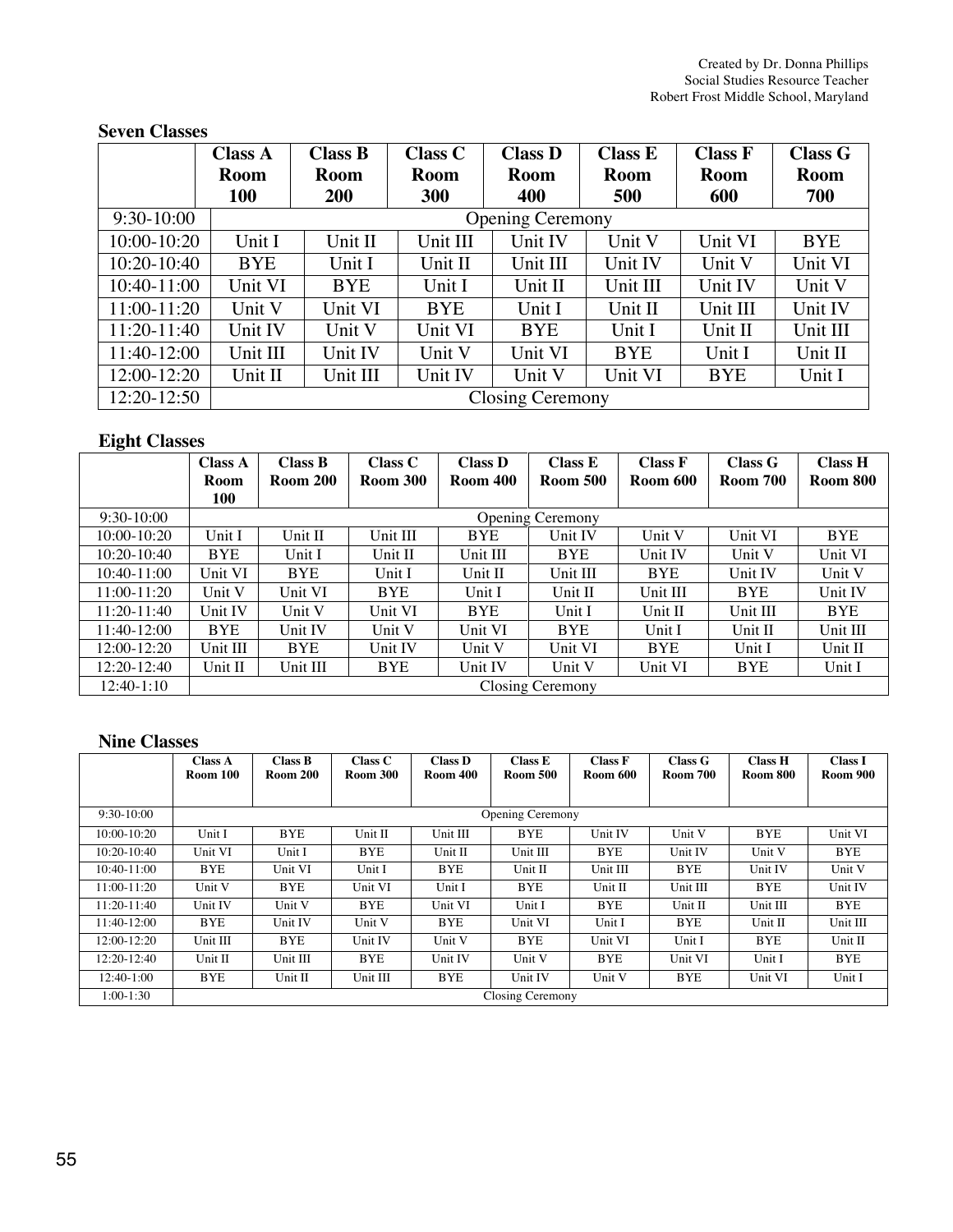## **Ten Classes**

|                 | <b>Class A</b> | Class B    | Class C    | <b>Class D</b> | Class E    | Class F          | Class G    | <b>Class H</b> | <b>Class I</b> | Class J    |
|-----------------|----------------|------------|------------|----------------|------------|------------------|------------|----------------|----------------|------------|
|                 | Room           | Room       | Room       | Room           | Room       | Room             | Room       | Room           | Room           | Room       |
|                 | 100            | <b>200</b> | 300        | 400            | 500        | 600              | 700        | 800            | 900            | 1000       |
| $9:30-10:00$    |                |            |            |                |            | Opening Ceremony |            |                |                |            |
| $10:00 - 10:20$ | Unit I         | <b>BYE</b> | Unit II    | Unit III       | <b>BYE</b> | Unit IV          | Unit V     | <b>BYE</b>     | Unit VI        | <b>BYE</b> |
| $10:20-10:40$   | <b>BYE</b>     | Unit I     | <b>BYE</b> | Unit II        | Unit III   | <b>BYE</b>       | Unit IV    | Unit V         | <b>BYE</b>     | Unit VI    |
| 10:40-11:00     | Unit VI        | <b>BYE</b> | Unit I     | <b>BYE</b>     | Unit II    | Unit III         | <b>BYE</b> | Unit IV        | Unit V         | <b>BYE</b> |
| $11:00-11:20$   | <b>BYE</b>     | Unit VI    | <b>BYE</b> | Unit I         | <b>BYE</b> | Unit II          | Unit III   | <b>BYE</b>     | Unit IV        | Unit V     |
| 11:20-11:40     | Unit V         | <b>BYE</b> | Unit VI    | <b>BYE</b>     | Unit I     | BYE              | Unit II    | Unit III       | <b>BYE</b>     | Unit IV    |
| 11:40-12:00     | Unit IV        | Unit V     | <b>BYE</b> | Unit VI        | <b>BYE</b> | Unit I           | <b>BYE</b> | Unit II        | Unit III       | <b>BYE</b> |
| 12:00-12:20     | <b>BYE</b>     | Unit IV    | Unit V     | <b>BYE</b>     | Unit VI    | <b>BYE</b>       | Unit I     | <b>BYE</b>     | Unit II        | Unit III   |
| $12:20-12:40$   | Unit III       | <b>BYE</b> | Unit IV    | Unit V         | <b>BYE</b> | Unit VI          | <b>BYE</b> | Unit I         | <b>BYE</b>     | Unit II    |
| 12:40-1:00      | Unit II        | Unit III   | <b>BYE</b> | Unit IV        | Unit V     | BYE              | Unit VI    | <b>BYE</b>     | Unit I         | <b>BYE</b> |
| $1:00-1:20$     | <b>BYE</b>     | Unit II    | Unit III   | <b>BYE</b>     | Unit IV    | Unit V           | <b>BYE</b> | Unit VI        | <b>BYE</b>     | Unit I     |
| $1:20-1:50$     |                |            |            |                |            | Closing Ceremony |            |                |                |            |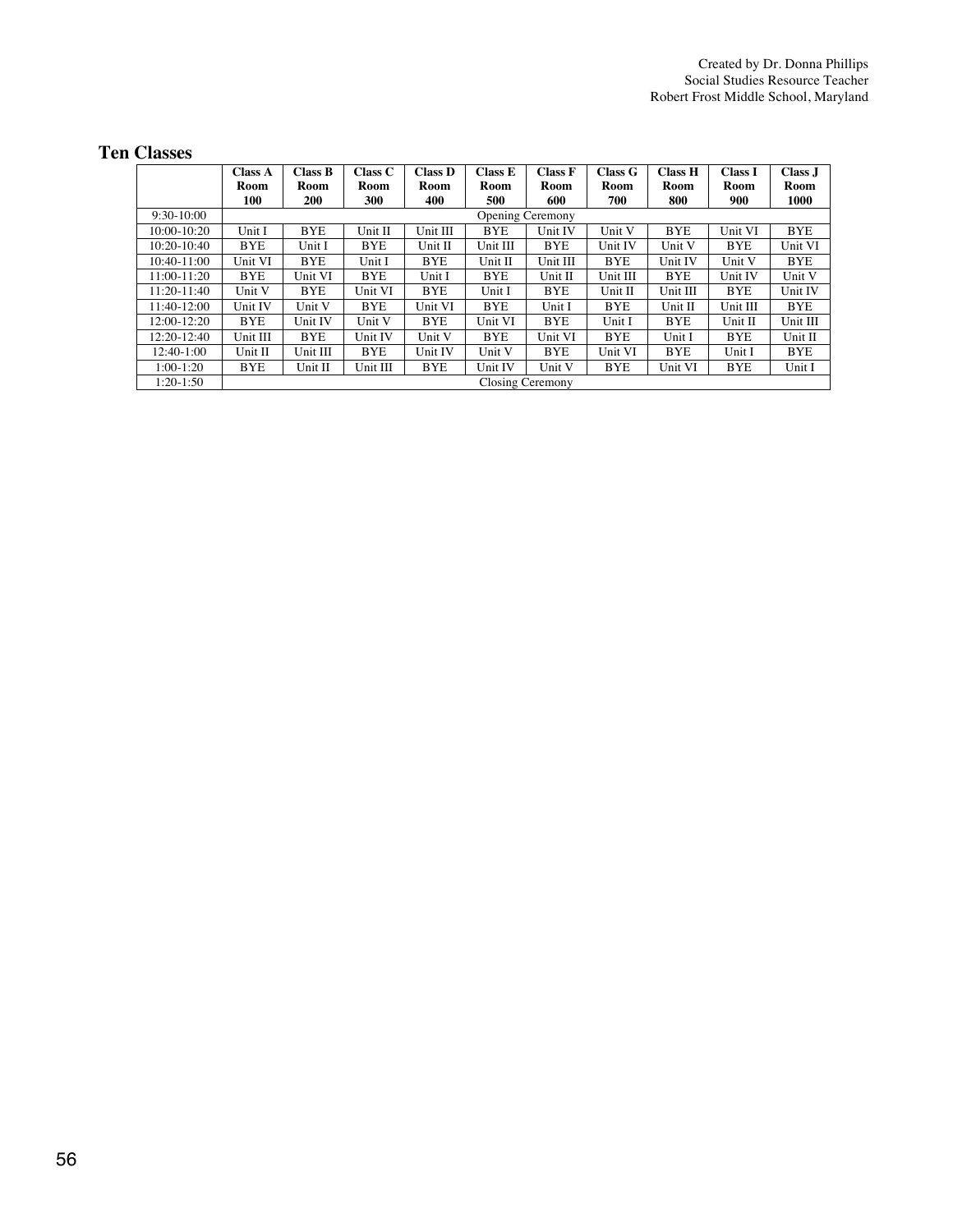

*We the People— The Citizen and the Constitution*  **April 25, 2005 Agenda**

| $8:00 - 8:30*$<br>Closed to public      | <b>Judge Training (Library)</b><br><b>Timer Refresher Training</b><br><b>Student Host Refresher Training</b>                                                                                                                              |  |  |
|-----------------------------------------|-------------------------------------------------------------------------------------------------------------------------------------------------------------------------------------------------------------------------------------------|--|--|
| 8:30-8:50                               | <b>Participant Assembly &amp; Opening Remarks (Barker Hall)</b><br>Joyce Gardella, Civics Teacher Washington Irving Middle School<br>Congressional District Coordinator (VA-11)                                                           |  |  |
|                                         | Ms. Kelly Carmichael, We the People<br>Virginia State Coordinator<br>Center for the Constitution                                                                                                                                          |  |  |
| 8:50-9:00                               | Unit Teams assemble in classrooms<br>(See hearing schedule for room assignments)                                                                                                                                                          |  |  |
| $9:00-10:20$                            | <b>Congressional Hearings</b> (refer to hearing schedule)                                                                                                                                                                                 |  |  |
| $9:00-10:00$                            | <b>Visitor Observation of Hearings</b>                                                                                                                                                                                                    |  |  |
| $10:00-11:00*$<br><b>Closed Session</b> | <b>Teacher Training Session (Library)</b><br>Ms. Beverly Froehlich, Fred M. Lynn Middle School<br>Congressional District Coordinator (VA-01)<br>Mr. Marion Broglie, Lynnhaven Middle School<br>Congressional District Coordinator (VA-02) |  |  |
| $10:20-10:30$                           | <b>Session Debriefing (Barker Hall)</b>                                                                                                                                                                                                   |  |  |
| 10:30-11:00                             | <b>Closing Remarks (Barker Hall)</b>                                                                                                                                                                                                      |  |  |
| 11:00-11:30                             | <b>Departure Time</b>                                                                                                                                                                                                                     |  |  |

**\* Indicates "for teachers only"**